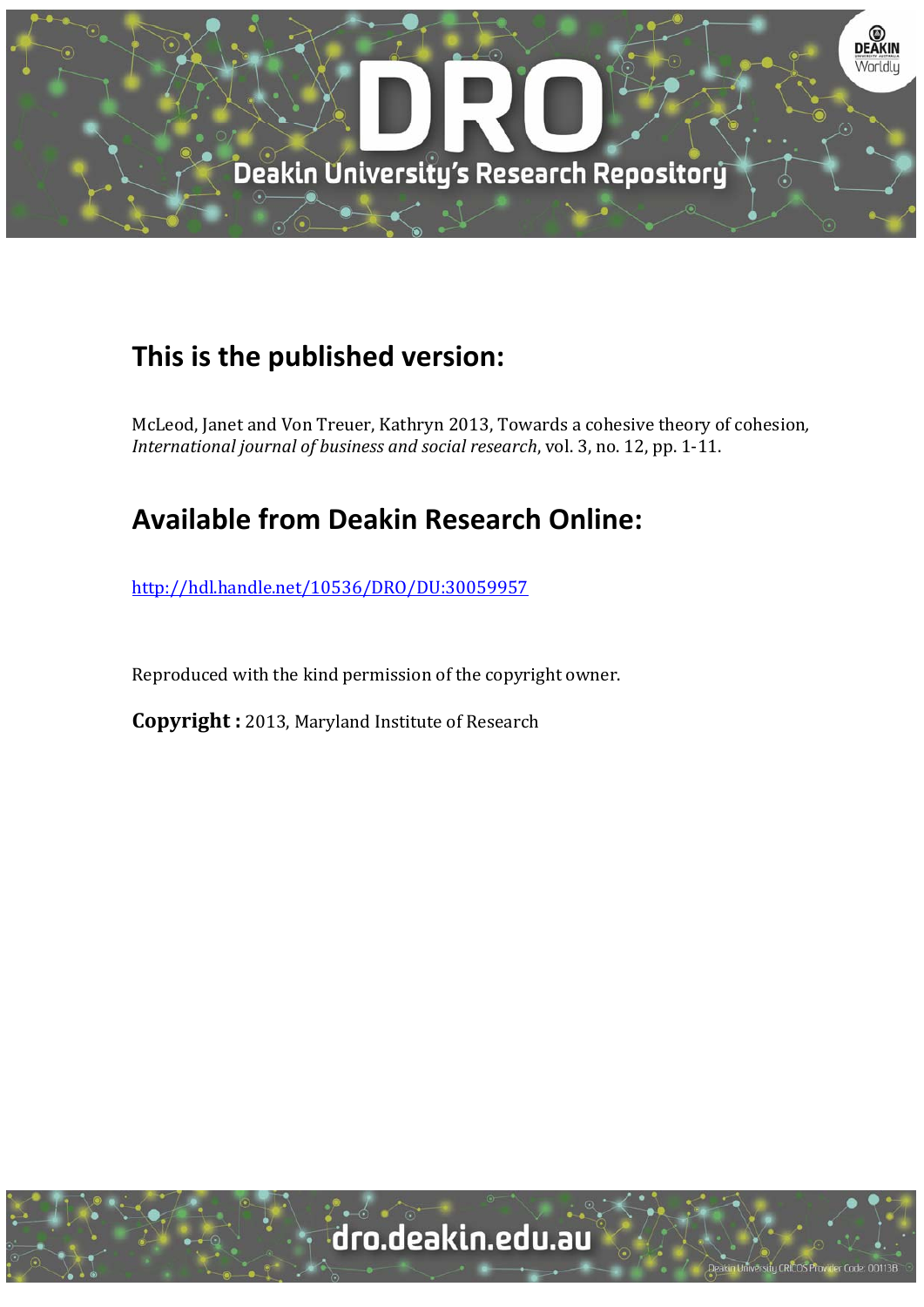# Towards a Cohesive Theory of Cohesion

#### Janet McLeod1, Kathryn von Treuer<sup>2</sup>

| <b>ARTICLE INFO</b>                                                                                      | <b>ABSTRACT</b>                                                                                                                                                                                                                                                                                                                                                                                                                                                                                                                                                                                                                                                                                                                                                                                                                                                                                                                                                                                                                                                                                                   |  |  |
|----------------------------------------------------------------------------------------------------------|-------------------------------------------------------------------------------------------------------------------------------------------------------------------------------------------------------------------------------------------------------------------------------------------------------------------------------------------------------------------------------------------------------------------------------------------------------------------------------------------------------------------------------------------------------------------------------------------------------------------------------------------------------------------------------------------------------------------------------------------------------------------------------------------------------------------------------------------------------------------------------------------------------------------------------------------------------------------------------------------------------------------------------------------------------------------------------------------------------------------|--|--|
| Available Online November 2013<br>Key words:<br>Cohesion;<br>Cumulative research program;<br>Performance | Conventional wisdom suggests that group cohesion is strongly related<br>to performance. This may be based on the notion that better cohesion<br>leads to the sharing of group goals. However, empirical and meta-<br>analytic studies have been unable to consistently demonstrate a<br>relationship between cohesion and performance. Partially, this<br>problem could be attributed to the disagreement on the precise<br>definition of cohesion and its components. Further, when the cohesion<br>construct is evaluated under Cohen's Cumulative Research Program<br>(CRP), it is surprisingly found to belong to the category of early-to-<br>intermediate stage of theory development. Therefore, a thorough re-<br>examination of the cohesion construct is essential to advance our<br>understanding of the cohesion-productivity relationship. We propose<br>a qualitative approach because it will help establish the definitions,<br>enable us to better test our theories about cohesion and its<br>moderators, and provide insights into how best to enlist cohesion to<br>improve team performance. |  |  |
|                                                                                                          |                                                                                                                                                                                                                                                                                                                                                                                                                                                                                                                                                                                                                                                                                                                                                                                                                                                                                                                                                                                                                                                                                                                   |  |  |

# Introduction

Cohesion has been defined as "group members inclination to forge social bonds, resulting in members sticking together and remaining united" (Carron, 1982, p. 124). It has also been referred to as group cohesion or cohesiveness. It is one of the oldest and most widely studied variables in the group dynamics literature(Casey-Campbell & Martens, 2009; Mullen & Copper, 1994), and is fundamental to the fabric of group and social functioning. Despite cohesion being a widely studied construct, the construct appears to be poorly developed and consequently, the reported theories, and empirical findings of cohesion research are in disarray.

Cohesion has been considered a critical group variable(Carron & Brawley, 2000; Eys, Loughead, Bray, & Carron, 2009; Lott & Lott, 1965) because of the reported relationship between cohesion and positive group outcomes, such as job satisfaction, psychological well-being, and work-group performance(Beal, Cohen, Burke, & McLendon, 2003; Carless, 2000; Mullen & Copper, 1994).Attitudes and behaviors exhibited by cohesive teams include morale, group spirit, trust, friendship, cooperation, communication, organizational citizenship behavior, organizational commitment, and sense of identification with the group (Andrews, Kacmar, Blakely, & Bucklew, 2008; Carless & De Paola, 2000; Chen & Tang, 2009; Friedkin, 2004; Kidwell, Mossholder, & Bennett, 1997).

This review examines the various definitions and theories of cohesion and then evaluates the development of the constructs against stages of a Cumulative Research Program (CRP). Despite the perceived importance of cohesion and the time and the number of studies dedicated investigating the concept, the theory of cohesion continues to remain in the early stages of development. Indeed, this may explain the lack of consistent research findings. Thus, we propose that the construct requires theoretical and empirical reexamination to aid its explanatory power.

# The Definition of Cohesion

1

A construct's definition may facilitate precise communication and shared understanding of sociological phenomena (Cohen, 1989). The literature contains diverse definitions and descriptions of cohesion, and it is

<sup>1</sup>School of Psychology, Deakin University, Australia 2Deakin University, Australia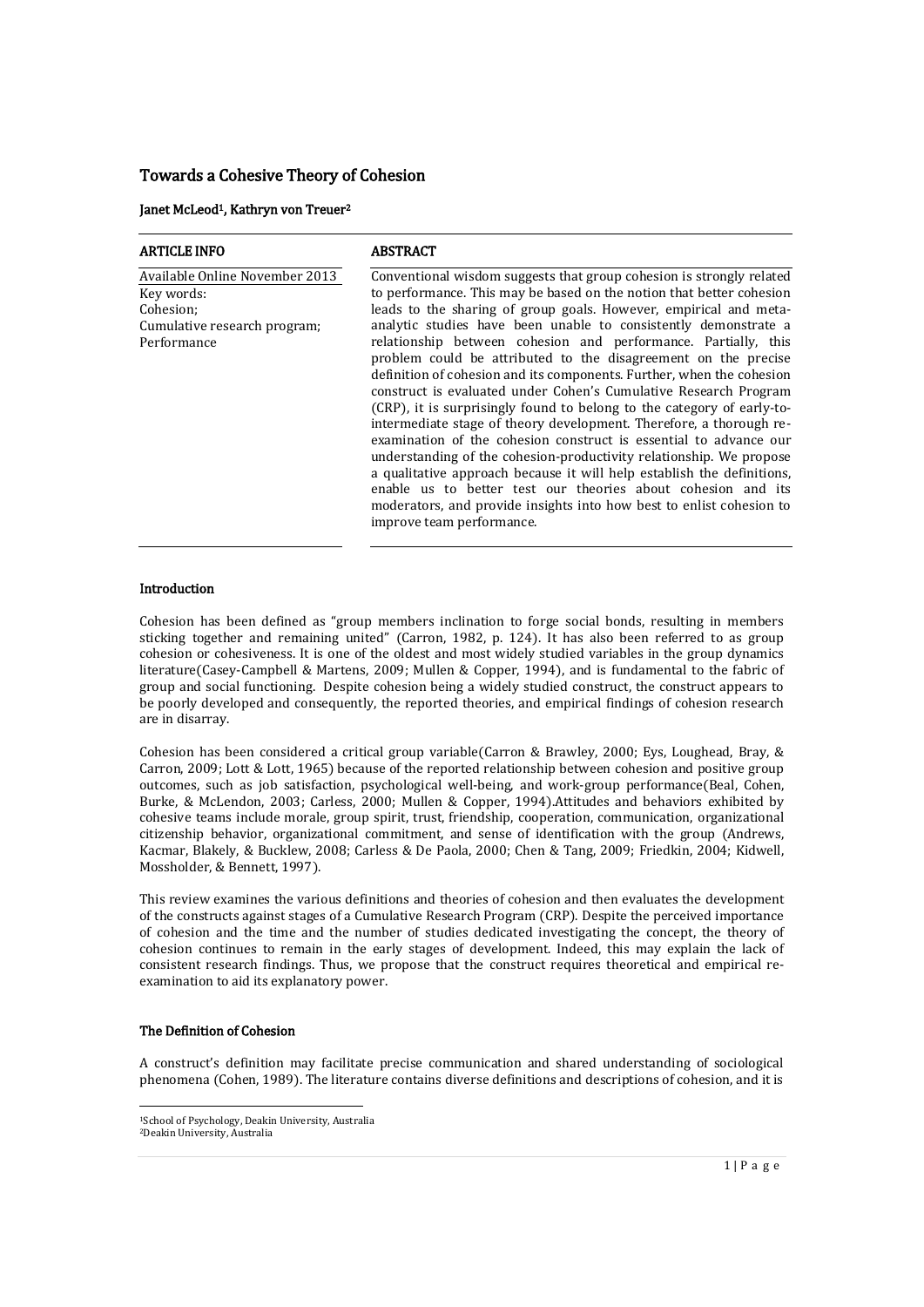clear that different researchers interpret it differently. Two historical and oft-cited definitions include the one by Festinger (1950), who defines cohesion as the " resultant of all the forces acting on members to remain in the group" (p. 274) and the one by Gross and Martin (1952),who refer to it as "the resistance of the group to disruptive forces" (p. 553). These two definitions highlight why such inconsistency exists as the two definitions are do different to each other.

Contemporary researchers have offered other brief and perhaps uninformative definitions. For instance, cohesion has been defined in the recent literature as the 'stick-togetherness' of the group (Guzzo & Dickson, 1996; Salisbury, Parent, & Chin, 2008); "the desire of group members to stay together as a group" (Banki, 2010, p. 364);"how individual members of a team relate and work together as a unit" (Aoyagi, Cox, & McGuire, 2008, p. 30). Of course, although this is not an exhaustive list, these definitions typify the disparate viewpoints concerning cohesion.

Ideally a nominal definition names and classifies a construct without adding any further meaning from empirical findings or otherwise (B. P. Cohen, 1989; Reber & Reber, 2001), while also conveying the author's viewpoint about the construct and its components. However, in the case of cohesion and other small-group phenomena (e.g., group identification), this is not always the case. This is demonstrated by Table 1, which reviews a selection of the most recent (2008– 2011) empirical studies on cohesion across a range of disciplines (e.g. sport, medical, organizational health and social sciences). Overall, there appears to be little shared meaning among the definitions of cohesion, and it seems that defining cohesion explicitly poses considerable difficulty (see Table 1). Further, it is unclear whether various researchers are referring to the same thing. As social psychology researchers and theorists, we need to be confident that we are referring to the same phenomenon.

| Definition                                                                                                                                                                                                                                                          | Author                                          | <b>Components of cohesion</b>                                                                                                                                                             | Measurement                                                                                                                          |
|---------------------------------------------------------------------------------------------------------------------------------------------------------------------------------------------------------------------------------------------------------------------|-------------------------------------------------|-------------------------------------------------------------------------------------------------------------------------------------------------------------------------------------------|--------------------------------------------------------------------------------------------------------------------------------------|
| A dynamic process which is<br>reflected in the tendency<br>stick<br>a group to<br>for<br>together and to remain<br>united in the pursuit of its<br>instrumental<br>objectives<br>and/or for the satisfaction<br>of member affective needs<br>(Carron et al., 1985). | De Backer et<br>al., (2011)                     | Task cohesion and Social<br>cohesion.                                                                                                                                                     | Three items from the task<br>cohesion scale and three<br>items from the<br>social<br>cohesion from the GEO<br>(Carron et al., 1985). |
|                                                                                                                                                                                                                                                                     | Loughead,<br>Patterson,<br>&<br>Carron (2008)   | Group<br>integration,<br>Attraction to the group,<br>Task cohesion, and Social<br>cohesion.                                                                                               | The<br>Physical<br>Activity<br>Questionnaire<br>Group<br>(Estabrooks<br>&<br>Carron,<br>2000).                                       |
|                                                                                                                                                                                                                                                                     | Marcos,<br>Miguel, Oliva,<br>&Calvo(2010)       | Task cohesion and Social<br>cohesion.                                                                                                                                                     | An adapted version of the<br>Multidimensional<br>Sport<br>Cohesion<br>Instrument<br>(Yukelson et al., 1984).                         |
| the<br>Forces<br>acting<br>on<br>members of the group to<br>the<br>remain<br>in<br>group<br>(Festinger, 1950).                                                                                                                                                      | Crino<br>and<br>Djokvucic<br>(2010)             | The degree to which $(1)$<br>activities<br>of<br>the<br>group<br>stimulate the participant;<br>(2) the patient is committed<br>to the group; $(3)$ the group<br>is perceived as suitable. | Cohesion<br><b>Questionnaire</b><br>(Ogrodniczuk, Piper, &<br>Joyce, 2006; Piper et al.,<br>1983).                                   |
| How individual members<br>of team relate to each other<br>and work together as a<br>unit.                                                                                                                                                                           | Aoyagi, Cox, &<br>McGuire,<br>(2008)            | Group<br>integration,<br>Attraction to the group,<br>Task cohesion, and Social<br>cohesion.                                                                                               | GEQ (Carron et al., 1985).                                                                                                           |
| Shared commitment to the<br>group task and a shared<br>and<br>attraction<br>mutual<br>liking for one another.                                                                                                                                                       | Hausknecht.<br>Trevor,<br>&<br>Howard<br>(2009) | Task<br>cohesion<br>and<br>Attraction to the group.                                                                                                                                       | GEQ (Carron et al., 1985).                                                                                                           |
| The bond with the group as<br>a whole.                                                                                                                                                                                                                              | May<br>et<br>al.<br>(2008)                      | Task cohesion and Social<br>cohesion.                                                                                                                                                     | GEQ (Carron et al., 1985).                                                                                                           |

Table 1: Comparison of the Rationale/Bases for Studies on Cohesion in a sample of studies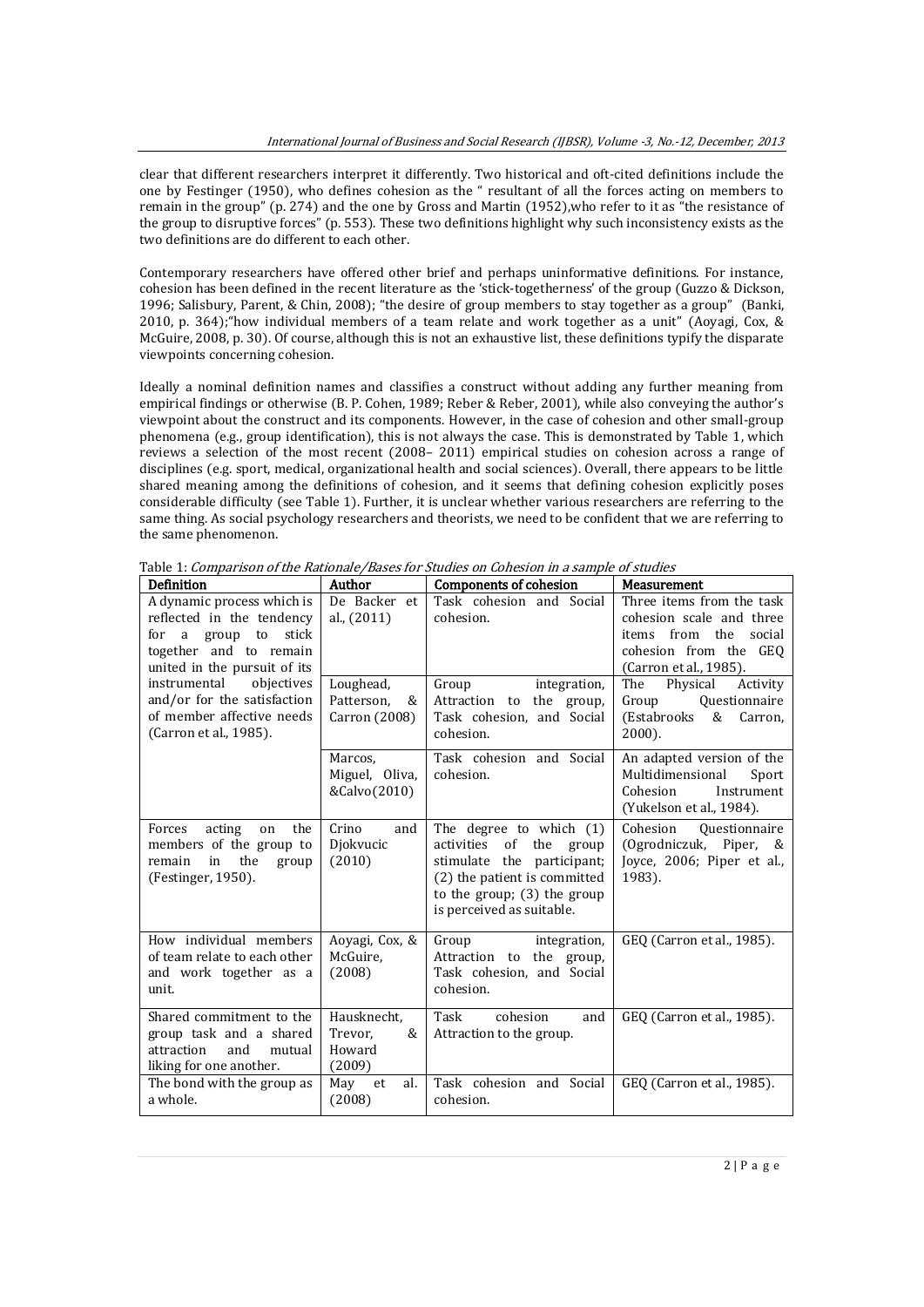Towards a Cohesive Theory of Cohesion Janet McLeod/Kathryn von Treuer

| Definition                                                                                          | Author                                 | Components of cohesion                  | Measurement                                                                                                     |
|-----------------------------------------------------------------------------------------------------|----------------------------------------|-----------------------------------------|-----------------------------------------------------------------------------------------------------------------|
| The degree to which the<br>group members share the<br>group goals and unite to<br>meet these goals. | Shiue, Chiu, &<br>Chang (2010).        | Task<br>and<br>emotional<br>components. | Three items adapted from<br>Warkentin,<br>Sayeed,<br>&<br>Hightower (1997).                                     |
| The stick-togetherness of a<br>group.                                                               | Salisbury,<br>Parent, & Chin<br>(2008) | belonging<br>and<br>Sense of<br>Morale. | Six-item<br>scale;<br>items<br>derived from scales of<br>cohesion (Bollen & Hoyle,<br>1990; Chin et al., 1999). |

The assumption that definition of cohesion reflects the corresponding author's theory of cohesion is reasonable. Most notably, some of these definitions are aligned to a unidimensional conceptualization of cohesion rather than the multidimensional one, again reflecting a lack of consistent understanding of cohesion. Hence, a thorough re-examination of the evolution of the cohesion construct may assist to advance our understanding of cohesion.

# Theory of Cohesion

The multidimensional nature of cohesion has been considered by some of the earliest theorists and researchers (Back, 1951; Festinger, 1950; Festinger, Schachter, & Back, 1950; N. Gross & Martin, 1952). Festinger (1950) proposed that cohesion is composed of three factors: (1)attraction to the group (analogous to interpersonal attraction or social cohesion), which is essentially a liking for the group or the group members,(2)commitment to the task (analogous to task commitment or task cohesion), which is the extent to which individual member goals are shared with or enabled by the group, and (3)group pride, which is the extent to which group members experience positive affect from being associated with what the group represents or the status of the group(Beal et al., 2003; Carless & De Paola, 2000; Festinger, 1950). Others have supported Festinger's original conceptualization, describing his three factors as either individual components of cohesion or as a complete description of their model (e.g. Beal et al., 2003; Carless & De Paola, 2000; Mullen & Copper, 1994).

Although theories of cohesion generally support the existence of specific components, the degree of support varies. These components include, but are certainly not limited to, attraction to the group (analogous to interpersonal attraction) (e.g. Back, 1951; Beal et al., 2003; Carless & De Paola, 2000; Carron, Widmeyer, & Brawley, 1985; Dobbins & Zaccaro, 1986; Festinger, 1950; Festinger et al., 1950; Widmeyer, Bray, & Carron, 1985); group pride (e.g. Beal et al., 2003; Festinger, 1950; Festinger et al., 1950); task commitment (e.g. Beal et al., 2003; Carless & De Paola, 2000; Festinger, 1950; Festinger et al., 1950; Mullen & Copper, 1994); sense of belonging (e.g. Andrews et al., 2008; Bollen & Hoyle, 1990; Frank, 1957; E. Gross, 1954; Zenaida, Fernando, & Pierre, 2003); morale (e.g. Bollen & Hoyle, 1990; Chin, Salisbury, Pearson, & Stollak, 1999); and bonding (e.g. Salo & Siebold, 2008).

Despite these early suggestions that cohesion comprises multiple factors (e.g. Festinger, 1950; Festinger et al., 1950; N. Gross & Martin, 1952),some researchers continued to regard cohesion as a unidimensional (one factor)construct (e.g. Goodman, Ravlin, & Schminke, 1987; Piper, Marrache, Lacroix, Richardsen, & Jones, 1983; Seashore, 1954). For instance, Goodman, Ravlin, and Schminke (1987) considered cohesion as commitment to the group task. Piper, Marrache, Lacroix, Richardsen, and Jones, (1983) defined cohesion as a "basic bond or uniting force," (p. 95) and considered commitment to the group to represent this conception. The tendency among researchers to conceptualize cohesion as simply attraction to the group might be because such a definition lends itself easily to operationalization and measurement (Bollen & Hoyle, 1990; Drescher, Burlingame, & Fuhriman, 1985; Evans & Jarvis, 1980). However, a key criticism of the unidimensional approach is that conceptualizing cohesion (a group level phenomenon) as attraction to the group (an individual manifestation) loses the "groupness" of cohesion, thereby failing to reflect the true nature of the construct (Mudrack, 1989; Yukelson, Weinberg, & Jackson, 1984). Researchers have noted these shortcomings and called for the multidimensional nature of the construct to be reflected in its nominal, conceptual, and operational definitions (Carron, 1982; Drescher et al., 1985; Mudrack, 1989; Mullen, Driskell, & Salas, 1998; Tziner, 1982).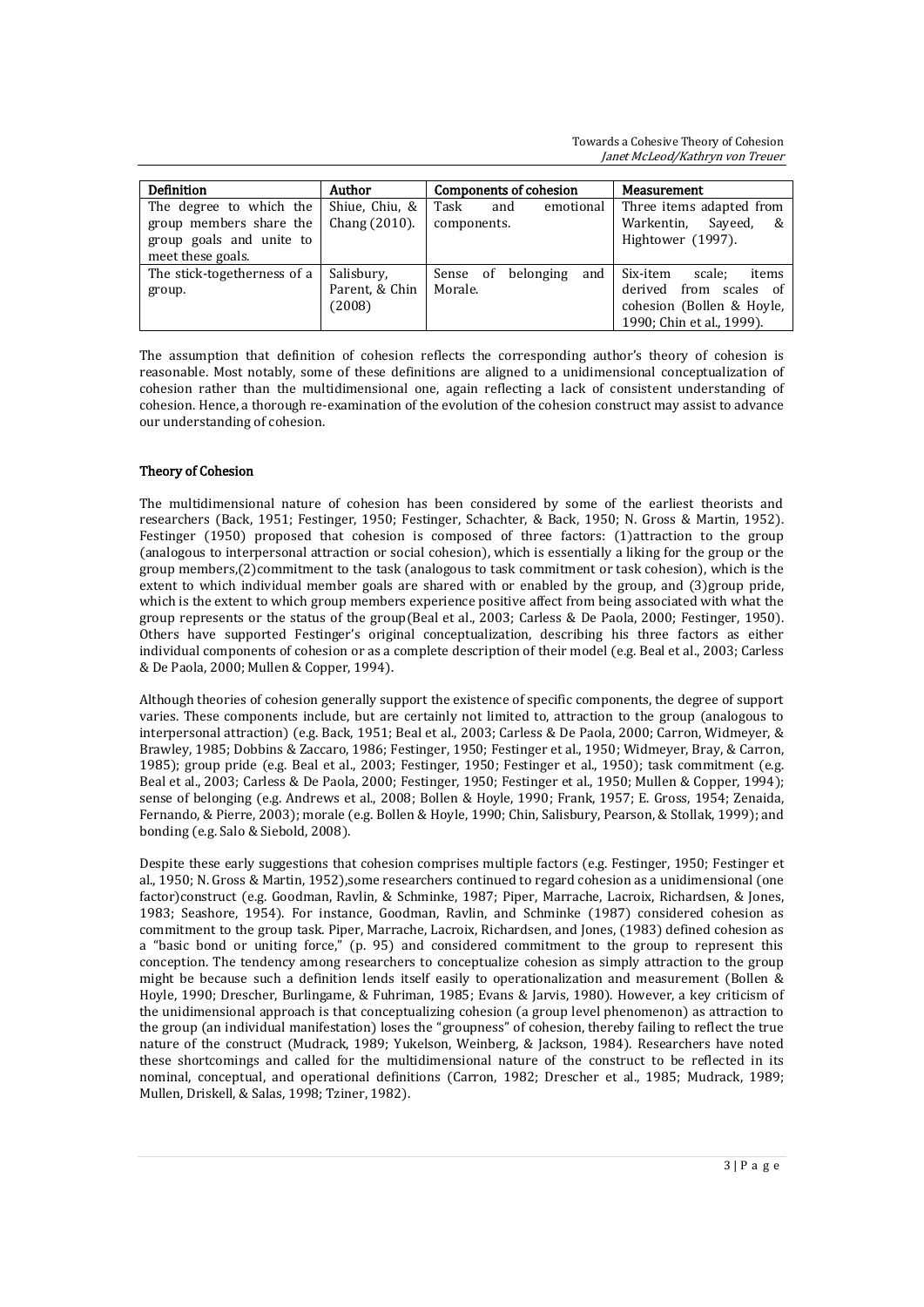Despite the mainstream view arguing for its multidimensionality (e.g. Carron & Brawley, 2000; Evans & Jarvis, 1980; Festinger, 1950; N. Gross & Martin, 1952), a number of measures treat cohesion as unidimensional (e.g. Barrett, Piatek, Korber, & Padula, 2009; Budman, Soldz, Demby, Davis, & Merry, 1993; Goodman et al., 1987; Olson, Russell, & Sprenkle, 1983; Piper et al., 1983; Price & Mueller, 1986; Seashore, 1954). For instance, the Group Cohesion Scale developed by Price and Mueller (1986) is a unidimensional six item scale that continues to be used by contemporary researchers to measure group cohesion (Barrett et al., 2009; Klassen & Krawchuk, 2009).

Approaches to measuring cohesion include assessing individual members' expressed desire to remain in the group (e.g. Festinger et al., 1950; Schachter, 1951), duration of a member hug once the group has ended (Kirshner, Dies, & Brown, 1978), and a variety of self-reported measures of social cohesion (e.g. Carron et al., 1985; Seashore, 1954; Widmeyer et al., 1985) and task cohesion (e.g. Carless & De Paola, 2000; Carron et al., 1985; Widmeyer et al., 1985). Indeed, as reported by Horney et al., "there are at least ten cohesion scales currently circulating the literature…that researchers have developed on the basis of intuition or face validity" (Hornsey, Dwyer, Oei, & Dingle, 2009, p. 272). The reliability and validity of these tests have not been consistently reported in the literature(for review see Drescher et al., 1985; Evans & Jarvis, 1980; Hornsey et al., 2009).

The model that is arguably the most widely applied conceptualization of cohesion in current research is the four-factor model proposed by Carron, Widmeyer, and Brawley (Carron et al., 1985; Widmeyer et al., 1985). This model is conceptually based on the group dynamics literature and is developed through the study of cohesion exhibited in sports teams. In this model, cohesion comprises both individual and group factors and these factors of cohesion manifest as task and social components.

The group-individual distinction recognizes that cohesion results from both a member's desire to remain part of the group as a unit (group integration, GI) and from a member's personal attraction toward being a group member (interpersonal attraction to the group, ATG) (Carron et al., 1985; Widmeyer et al., 1985).Hogg's influential contribution to Social Categorization Theory includes a comprehensive discussion of the distinction between attraction to the group and attraction to group members (insert Hogg references here). According to Hogg's social attraction theory, when a group is salient, group members are liked more if they are similar to the group prototype (the defining and stereotypical group attributes). When all group members are considered alike to the group prototype, social attraction is high. When the group is not salient, liking for members is based on personal relationships and individual preferences. GI represents the member's perceptions of the group and attraction to the group, reflecting feelings of closeness, similarity, and bonding. ATG represents attraction to group members and the personal motives of the individual to remain part of the group (Carron & Brawley, 2000; Carron et al., 1985; Widmeyer et al., 1985). The tasksocial distinction reflects the perceived task and social aspects of the group. For instance, when a group is formed for the purpose of achieving a goal, task cohesion is likely to be high; however, once the goal has been achieved, social cohesion is likely to be high. This model thereby conceptualizes cohesion as comprising four factors: GI-task (GI-T), GI-social (GI-S), ATG-task (ATG-T), and ATG-social (ATG-S). These four factors of cohesion are measured bythe Group Environment Questionnaire (GEQ) (Carron et al., 1985; Widmeyer et al., 1985) , which is perhaps the most readily applied measure of cohesion in contemporary research.

Despite the popularity of the GEQ in studying cohesion, certain reservations about its psychometric properties have been discussed in the literature. For instance, empirical tests of the model within and outside of the sporting context have yielded mixed results (Carless & De Paola, 2000). Further, the four factors of cohesion could not be validated in sports teams (Schutz, Eom, Smoll, & Smith, 1994), and the GI-ATG distinction was not supported in a large group of musicians (Dyce &Cornell, 1996). Carless and De Paola (2000) conducted a study to validate a revised version of the GEQ for organizational settings. In this study, four conceptual models of cohesion were tested and found to be a poor fit of the data. The models included ATG (one-factor model), GI and ATG (two-factor model), task cohesion and social cohesion (twofactor model), and Carron et al.'s model. However, an alternative three-factor solution, comprising task cohesion ( $\alpha$  = 0.74), social cohesion ( $\alpha$  = 0.81), and attraction to the group ( $\alpha$  = 0.63), emerged as a better model. These factors were operationalized as ten items on the work-adapted GEQ.

However, the findings of Carless and De Paola (2000)should be interpreted with caution because researchers have identified methodological limitations in their study(e.g. Carron & Brawley, 2000). In particular, the sampling technique employed gave rise to a number of debates. The sample only included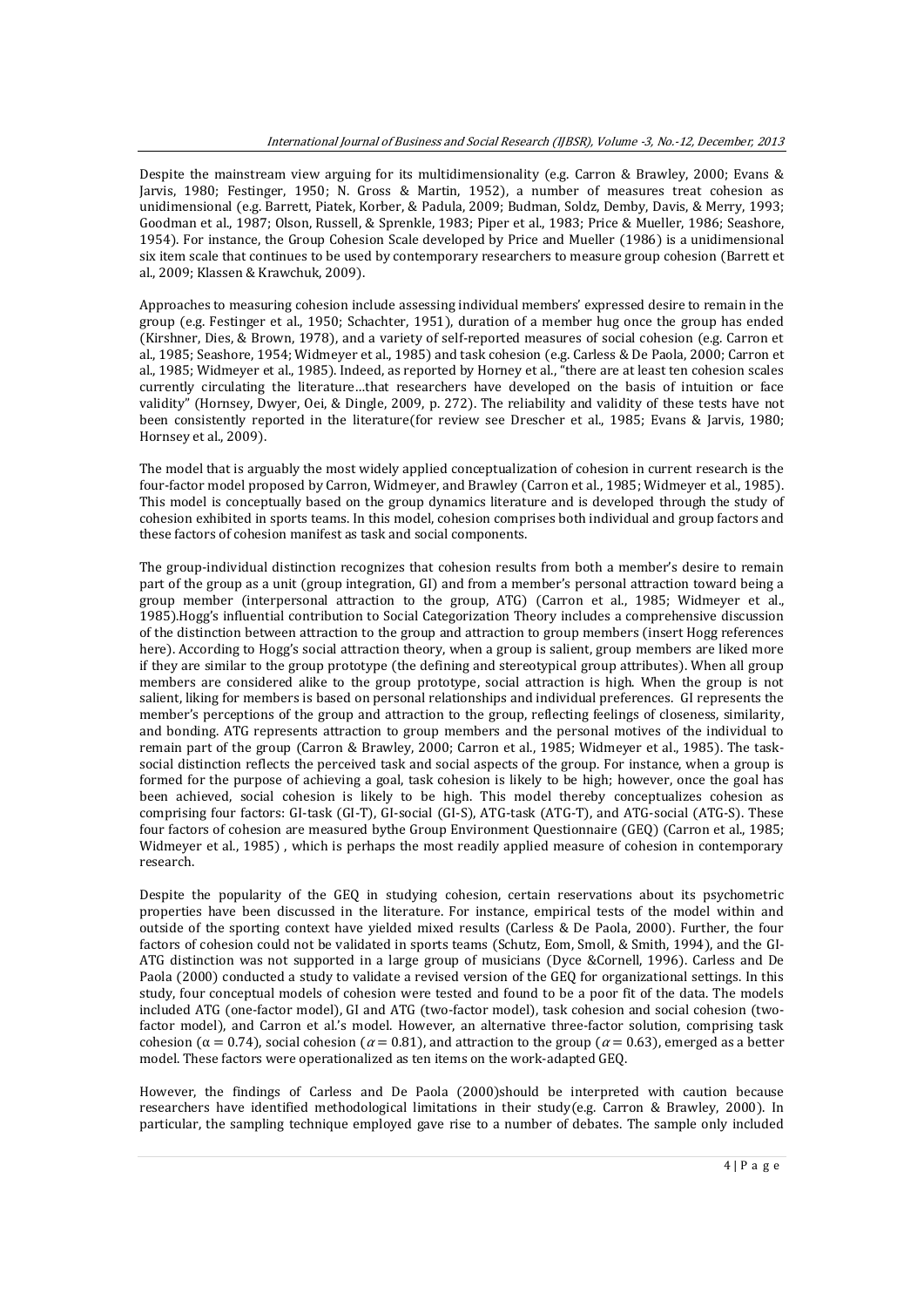employees from a single organization, and they varied significantly in tenure. The restricted sample may not be representative of the wider population and therefore the findings and conclusion drawn from this study may be exclusive to that particular organization. Furthermore, the outcome variable, i.e., performance, was measured in the form of manager ratings of the employees. Given that the regional managers in the organization oversaw a number of stores and employees, it is conceivable that the managers may not have had the necessary interaction with employees to provide accurate ratings of their performance, thereby introducing error.

In addition to potential limitations with the sampling and measurement techniques employed, the fit of Carless and De Paola's (2000) model and the internal consistency of their work-adapted scale is also debatable (see Hu &Bentler (1999) criteria for an adequate model).

As seen in Table 1, this model is the most widely applied conceptualization of cohesion today. However, despite its limitations, the Carless and De Paola study raises questions about the validity of the Carron et al. model (Carron et al., 1985; Widmeyer et al., 1985).

In an attempt to understand an underlying factor structure of cohesion von Treuer, Fuller-Tysiewicz and Atkinson (2010) collapsed the items of six scales reporting to measure cohesion. Exploratory factor analysis revealed four first-order factors of team commitment, friendliness, interpersonal conflict and communication that collectively accounted for 55.17% of the variance shared among the 75 cohesion items. Subsequently, a single higher-order factor was extracted which accounted for over half of the co-variation among the first order factors. This higher-order factor seems to reflect a general cohesion factor. This finding further confirms the confusion regarding the factors of cohesion.

Thus, based on the literature, four distinct conclusions may be drawn. Firstly, various components of cohesion have been advocated by past researchers, however, empirical and theoretic support for the components vary. Secondly, research findings fail to identify components that are important in the context of the cohesion-performance relationship, thereby contributing to the conceptual confusion. Thirdly, with the exception of a few researchers (e.g., Carron et al., 1985), there is a clear lack of collaborative effort among cohesion researchers. This is demonstrated by the varied viewpoints of cohesion communicated by researchers (Table 1). Lastly, some components of cohesion, which have been supported by previous research (e.g. belongingness) are not captured in the current models (or conceptualizations) of cohesion.

Recent studies demonstrate a clear preference for conceptualizing and operationalizing cohesion as task and social cohesion. Given the lack of consistent findings on the conceptualization of cohesion, any research approach that focuses on a subset of components to the exclusion of others may be misguided.

The available measures of cohesion neither reflect the complex nature of the construct nor possess adequate psychometric properties. A key consequence of inconsistent measurement is the limited ability to generalize across studies. Furthermore, without agreement on the definition, conceptualization, and measurement of cohesion, researchers will be unable to conduct systematic research or engage in collaborative work and build a program of robust research. In other words, without this agreement, progress in developing a coherent theory of cohesion will be hindered. Although the work of Carron et al. may have brought some consistency to the definition, conceptualization, and measurement of cohesion, the inability of researchers to support their model challenges its use. However, Carron, Widmeyer, and Brawley offer a good example of how researchers, recognizing the importance of definitional and conceptual clarity, are able to conduct systematic study of group phenomena. Once the researchers agree on the actual definitions of cohesion, they can begin to study the construct consistently, and collaboratively build a systematic program of research.

### Cumulative Research Programs

Cohen (1989) introduced the Cumulative Research Program (CRP) to develop sociological knowledge and to offer a means to evaluate the progress of any given theory in the social sciences. CRPs are a series of interrelated studies, with each study being related to a stage of development based on its capacity to identify and solve sociological problems. CRPs represent the collaborative work of researchers that together builds on and extends current knowledge and understanding on sociological phenomena (B. P. Cohen,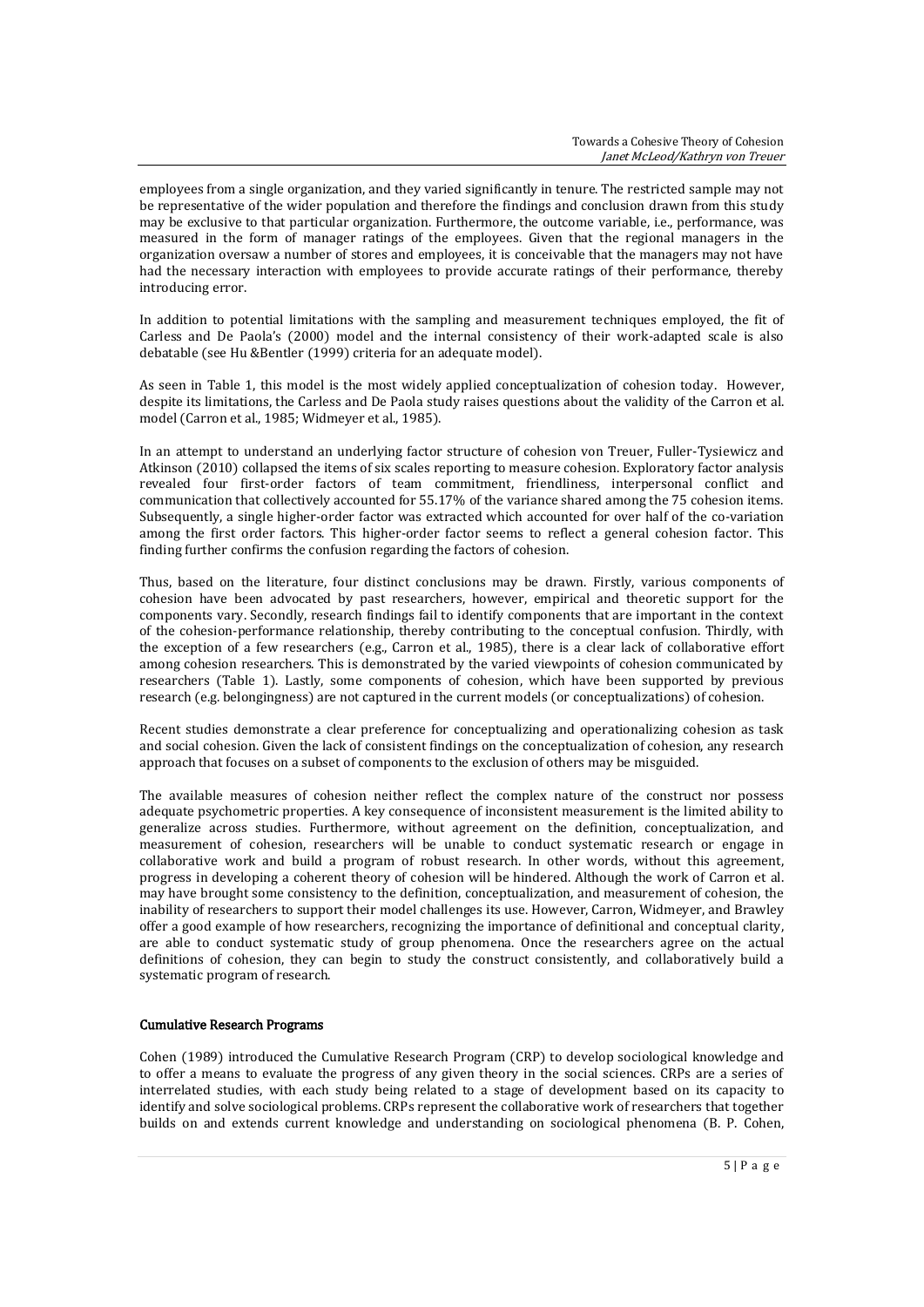1989). The value of a CRP lies in its explanatory power of the ideas, concepts, and theories that emerge while researchers build on previous studies. A given theory is said to have more explanatory power than an alternate theory if it includes all that is explained in the alternate theory but offers additional explanation of a given phenomenon. Any given theory can be seen as being either in an early, intermediate, or advanced stage of development (B. P. Cohen, 1989). CRP development usually occurs through a range of exploratory, conceptual, or empirical activities.

In the early stage of a CRP, concepts are usually not clearly defined, ideas are vaguely formulated, and the theory holds little explanatory power. However, one of the aims of the early stage of a CRP is to demonstrate explanatory power, and this can be accomplished through lateral accumulation, which is the accrual of information or data that support the theory. Although lateral accumulation can offer a greater understanding of the theory, it does not usually solve theoretical problems or result in the development of new theoretical definitions. Therefore, for the CRP to progress to the next stage, a more strategic approach is needed.

For a theory to advance to the intermediate stages of the CRP, the (degree of) explanatory power offered by the theory must be demonstrated. This is because each progression to the next stage of the CRP must ensure greater capability to solve problems. Accordingly, intermediate stage of theory development is focused on refining concepts using explicit definitions and applying reliability and validity studies, developing more explicit definitions, developing more comprehensive explanation of theory concepts, and testing the theory's principles in other research settings (B. P. Cohen, 1989).

The advanced stage of the CRP is the final stage of theory development. The progress from the intermediate stage to the advanced stage occurs when the theory (or theories) is defined explicitly, generates knowledge, solves problems, and is supported by substantial empirical evidence. The development of the CRP will continue for as long as the theory continues to generate knowledge and affords understanding.

The theory of cohesion within groups, like other social theories, can be analyzed based on the stages of Cohen's CRP. In the rest of this paper, we apply CRP to the theory of cohesion in light of recent research findings.

#### Evaluation of the CRP for Cohesion in Light of Cohen's Theory

Cohesion as a construct is conducive to analysis using Cohen's (1989) CRP. On the basis of Cohen's model, we can conclude that the cohesion theory is in the early-to-intermediate stages of development. The early stages of theory development are often confined to exploratory research due to an understandable lack of a strong theoretical framework. In contrast, a theory in the advanced stage may be studied using descriptive or exploratory techniques that allow for the examination of how a construct operates and the basis of its operation. Applying descriptive or explanatory research methods to a theory in the early-to-intermediate stage of development is expected to generate equivocal results (B. P. Cohen, 1989). Sophisticated techniques, such as multiple regression and meta-analyses, have been applied in cohesion research and have evidently yielded inconsistent findings (e.g. Beal et al., 2003; Carless & De Paola, 2000; Mullen & Copper, 1994).

The cohesion literature is characterized by an idiosyncratic approach. While there may be normal progress, the definitional, conceptual, and operational difficulties may have impeded the evolution of cohesion as a construct. There is minimal evidence of the application of systematic ideas, concepts, and knowledge claims, and the obtained findings are inconsistent and rarely replicable. Therefore, the task of integrating the work of independent researchers into a program of research is difficult. A CRP rarely remains in the exploratory stage; it requires cumulative strategies for progression to more advanced stages of development. Considerable gains in conceptual clarity, in addition to systematic use of definition and measurement, are needed to progress to more advanced stages. Hence, research should be directed toward achieving shared conceptual understanding.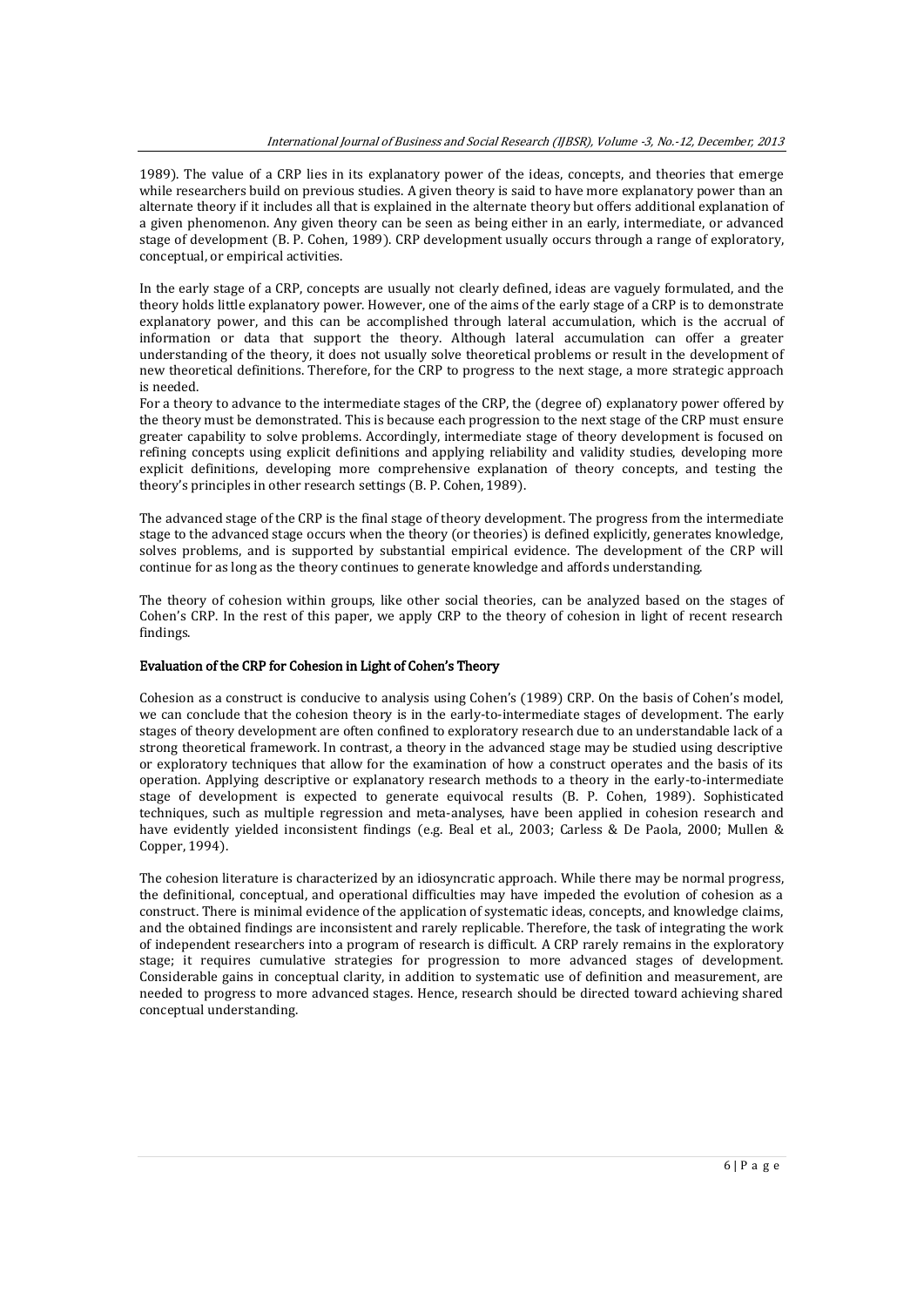### The Need for Qualitative Research

There is a compelling motive to re-examine cohesion using qualitative analysis strategies. Qualitative studies can help to determine the qualities of a construct. Carron, Widmeyer, and Brawley used a qualitative approach to study cohesion in sports teams and generate items for the GEQ (Carron et al., 1985; Widmeyer et al., 1985). However, the authors derived the components of cohesion from theory a priori. An exploratory approach may have been more useful for deriving the components of cohesion, particularly in light of the contradictory literature. Among many qualitative techniques, an approach that has proven useful to investigate the knowledge and conceptions of individuals about organizational constructs is the repertory grid technique (RGT) (Bell, 2006; Fransella, Bell, & Bannister, 2004).

The RGT, also referred to as repertory grid analysis, is based on Kelly's (1955/1991) personal construct theory. This theory argues that as we try to make sense of our world, we create a theoretical framework that becomes our personal construct system (Fransella et al., 2004). We rely on this framework to make decisions, understand our environment, and anticipate events. According to Kelly, we are all 'scientists' who create expectations (hypotheses) from our personal construing (theories) of our experiences and our environment. We test these expectations and modify our theoretical framework based on what we observe, and the cycle continues. Fransella, Bell, and Bannister (2004) describe the RGT as a method designed to explore personal construct systems that allow the researchers to view the world from another person's eyes. It is a technique used to explore personal constructs using the terms and categories of the person who has construed them. Therefore, the RGT aims to identify the personally meaningful distinctions with which the world is constructed. Constructs and elements are central to the RGT. Personal constructs are "bipolar dimensions which each person has created and formed into a system through which they interpret their experiences of the world" (Fransella et al., 2004, p. 16). For instance, in the process of construing a group as attractive, a person also construes what is unattractive in a group. Elements are the entities that identify the area of construing; they are the aspects that are abstracted from the constructs (Kelly, 1955/1991).

The RGT has been used to understand constructs in organizational settings, including management, business practice, and management development (see Fransella et al., 2004; Stewart & Stewart, 1981).It may be used to understand a group member's personal construct of cohesion. While the RGT will not provide the total picture in terms of defining the components of cohesion, it has the potential to provide an appropriate starting point.

#### Summary and Conclusions

Despite extensive research spanning several decades, there is a lack of consistency in the literature regarding almost every aspect of cohesion research. This includes its definition, conceptualization, and measurement. Implementations of complex conceptual models and complicated statistical tests (e.g., metaanalyses) may be considered premature given the lack of clarity regarding the most fundamental features of cohesion. The construct of cohesion was evaluated in this paper as being in the early stages of a CRP. Research could justifiably be directed toward reconciling the literature and formulating an accepted definition, a conceptual model, and reliable measures of cohesion. A qualitative inquiry of cohesion may be useful to define the components of the construct. RGT presents a flexible approach for the study of social phenomena and has been successful in extracting the meaning of a construct. These are favorable characteristics for the investigation of cohesion and its components. An explicit conceptual model will introduce consistency to the confused literature. It may also be a step toward researching the construct systematically and building a program of research to further develop the theory of cohesion.

### References

Andrews MC, Kacmar KM, Blakely GL, Bucklew NS, 2008. Group cohesion as an enhancement to the Justice-Affective commitment relationship. Group Organization Management, 33: 736-755.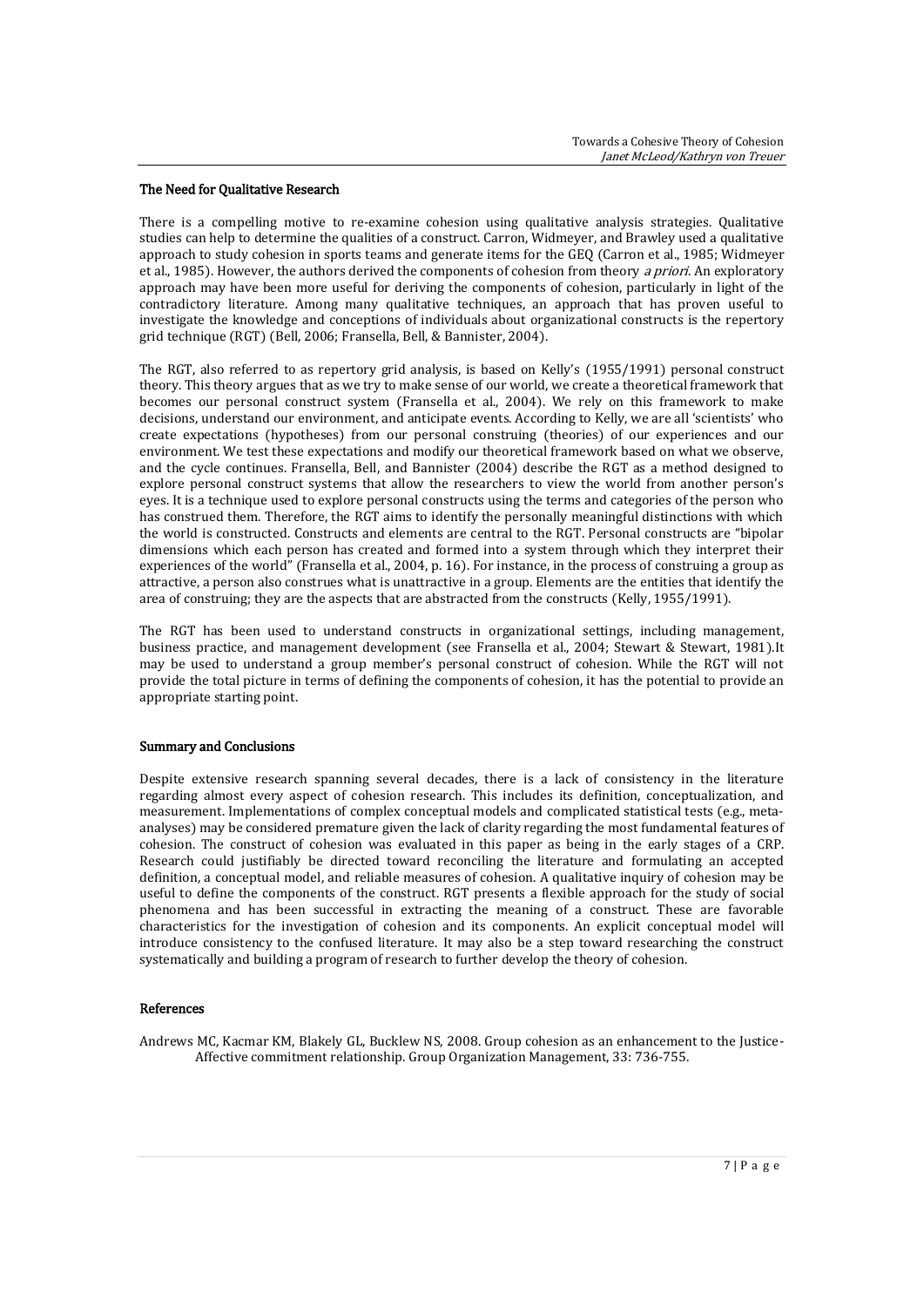- Aoyagi MW, Cox RH, McGuire RT, 2008. Organizational citizenship behavior in sport: Relationships with leadership, team cohesion, and athlete satisfaction. Journal of Applied Sport Psychology, 20: 25-41.
- Back KW, 1951. Influence through social communication. Journal of Abnormal and Social Psychology, 46: 9 23.
- Banki S, 2010. Is a good deed constructive regardless of intent? Organization citizenship behavior, motive, and group outcomes. Small Group Research, 41: 354-375.
- Barrett A, Piatek C, Korber S, Padula C. 2009. Lessons learned from a lateral violence and team-building intervention. Nursing Administration Quarterly, 33: 342-351.
- Beal DJ, Cohen RR, Burke MJ, McLendon CL. 2003. Cohesion and performance in groups: A meta-analytic clarification of construct relations. Journal of Applied Psychology, 88: 989 - 1004.
- Bell RC, 2006. A note on the correlation of elements in Repertory Grids: How to, and why. Journal of Constructivist Psychology, 19: 273 - 279.
- Bollen KA, Hoyle RH, 1990. Perceived cohesion: A conceptual and empirical examination. Social Forces, 69: 479 - 504.
- Budman SH, Soldz S, Demby A, Davis M, Merry J, 1993. What is cohesiveness?: An empirical examination. Small Group Research, 24: 199-216.
- Carless SA, 2000. Reply to Carron and Brawley. Small Group Research, 31: 107 118.
- Carless SA, De Paola C, 2000. The measurement of cohesion in work teams. Small Group Research, 31: 71 88.
- Carron AV, 1982. Cohesiveness in sport groups: Interpretations and considerations. Journal of Sport Psychology, 4: 123 - 138.
- Carron AV, Brawley LR, 2000. Cohesion: Conceptual and measurement issues. Small Group Research, 31: 89 - 106.
- Carron AV, Widmeyer WN, Brawley LR, 1985. The development of an instrument to assess cohesion in sport teams: The Group Environment Questionnaire. Journal of Sport Psychology, 7: 244 - 266.
- Casey-Campbell M, Martens ML, 2009. Sticking it all together: A critical assessment of the group cohesionperformance literature. International Journal of Management Reviews, 11: 223-246.
- Chen C-HV, Tang Y-Y, 2009. Interdependence and organizational citizenship behaviour: Exploring the mediating effect of group cohesion in multilevel analysis. The Journal of Psychology, 143: 625-640.
- Chin WW, Salisbury WD, Pearson AW, Stollak MJ, 1999. Perceived cohesion in small groups: Adopting and testing the perceived cohesion scale in a small group setting. Small Group Research, 30: 751-766.
- Cohen BP, 1989. Developing Sociological Knowledge: Theory and method (2 ed.). Chicago: Nelson-Hall inc.
- Cohen S, Bailey DE, 1997. What makes teams work: Group effectiveness research from the shop floor to the executive suite. Journal of Management, 23: 239-290.
- Crino N, Djokvucic I, 2010. Cohesion to the group and its association with attendance and early treatment response in an adult day-hospital program for eating disorders: A preliminary clinical investigation. Clinical Psychologist, 14: 54-61.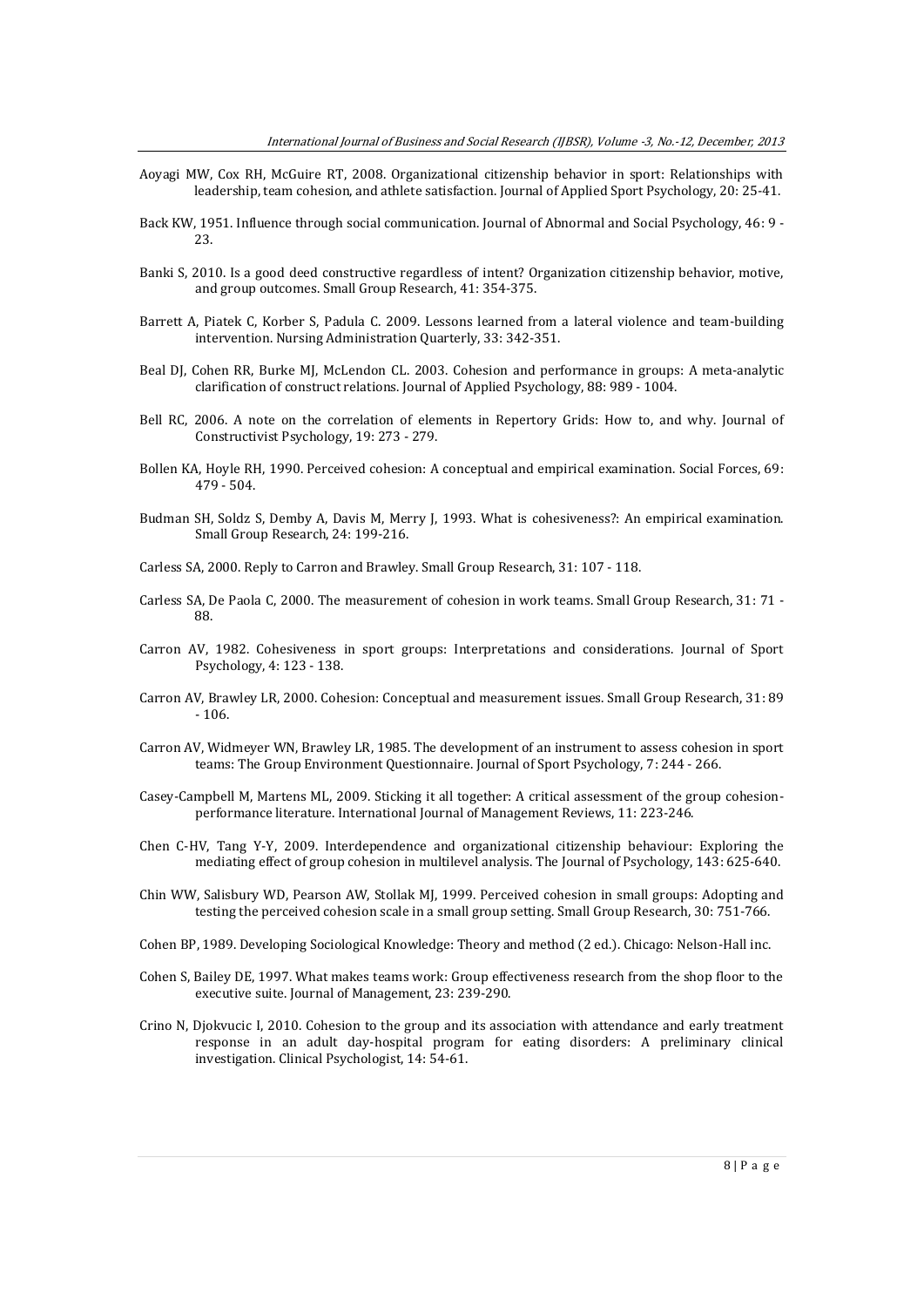- De Backer M, Boen F, Ceux T, De Cuyper B, Høigaard R, Callens F, et al., 2011. Do perceived justice and need support of the coach predict team identification and cohesion? Testing their relative importance among top volleyball and handball players in Belgium and Norway. Psychology of Sport and Exercise, 12: 192-201.
- Dobbins GH, Zaccaro SJ, 1986. The effects of group cohesion and leader behavior on subordinate satisfaction. Group and Organization Studies, 11: 203-219.
- Drescher S, Burlingame G, Fuhriman A, 1985. Cohesion: An odyssey in empirical understanding. Small Group Behaviour, 16: 3 - 30.
- Estabrooks PA, Carron AV, 2000. The physical activity group environment questionnaire: An instrument for the assessment of cohesion in exercise classes. Group Dynamics: Theory, Research, and Practice, 4: 230-243.
- EvansNJ, Jarvis PA, 1980. Group cohesion: A review and reevaluation. Small Group Behaviour, 11: 359 370.
- Eys MA, Loughead T, Bray SR, CarronAV, 2009. Development of a Cohesion Questionnaire for Youth: The Youth Sport Environment Questionnaire. Journal of Sport & Exercise Psychology, 31: 390-408.
- Festinger L, 1950. Informal social communication. Psychological Review, 57: 271 282.
- Festinger L, Schachter S, Back K, 1950. Social pressures in informal groups: A study of human factors in housing. Stanford, CA: Stanford University Press.
- Frank JD, 1957. Some determinants, manifestations and effects of cohesiveness in therapy groups. International Journal of Group Psychotherapy, 7: 53-63.
- Fransella F, Bell RC, Bannister D, 2004. A Manual for Repertory Grid Technique (2nd ed.). West Sussex: John Wiley & Sons Ltd.
- Friedkin NE, 2004. Social cohesion. Annual Review of Sociology, 30: 409-425.
- Goodman PS, Ravlin E, Schminke M, 1987. Understanding groups in organizations. Research in organizational behaviour, 9: 121-173.
- Gross E, 1954. Primary functions of the small group. American Journal of Sociology, 60: 24-29.
- Gross N, Martin WE, 1952. On group cohesiveness. The American Journal of Sociology, 57: 546-564.
- Guzzo RA, DicksonMW, 1996. Teams in organizations: Recent research on performance and effectiveness. Annual Review of Psychology, 47: 307-338.
- Harrison DA, Mohammed S, McGrath JE, Florey AT, Vanderstoep S, 2003. Time matters in task performance: Effects of member familiarity, entertainment, and task discontinuity on speed and quality. Personnel Psychology, 56: 633-669.
- Hausknecht JP, Trevor CO, Howard MJ, 2009. Unit-level volutary turnover rates and customer service quality: Implications of Group cohesiveness, newcomer concentration and size. Journal of Applied Psychology, 94: 1068-1075.
- Hornsey MJ, Dwyer L, Oei TPS, Dingle GA, 2009. Group processes and outcomes in group psychotherapy: Is it time to let go of 'cohesiveness'? International Journal of Group Psychotherapy, 59: 267-278.
- Hu L-T, Bentler PM, 1999. Cut off criteria for fit indexes in covariance structure analysis: Conventional criteria versus new alternatives. Structural Equation Modeling, 6: 1-55.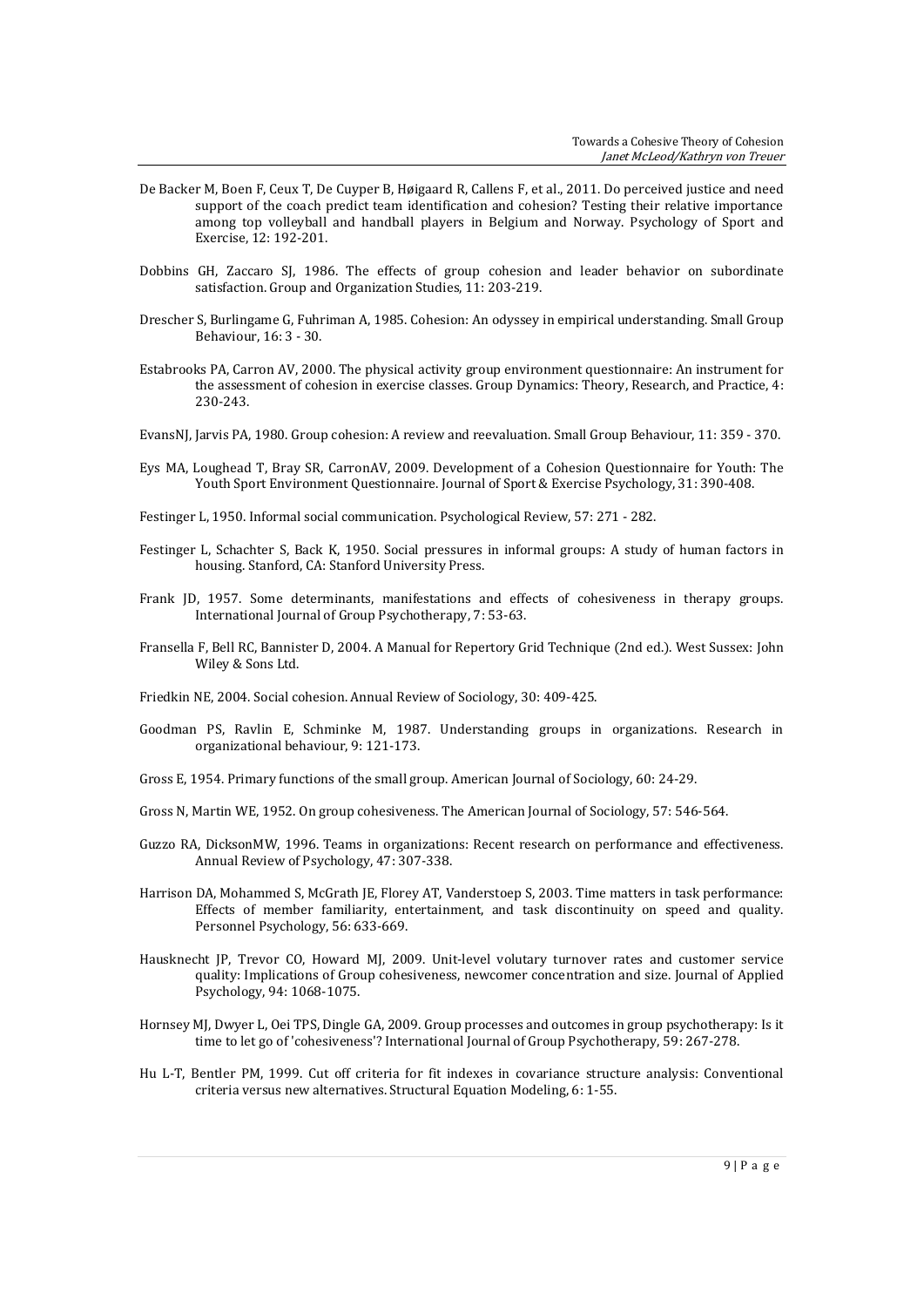- Kelly GA, 1955/1991. The psychology of personal constructs. New York: Norton (Reprinted by Routledge, London).
- Kidwell RE, Mossholder KW, Bennett N, 1997. Cohesiveness and organizational citizenship behaviour: A multilevel analysis using work groups and individuals. Journal of Management, 23: 775-779.
- Kirshner BJ, Dies RR, Brown RA, 1978. Effects of experimental manipulation of self-disclosure cohesiveness. Journal of Consulting and Clinical Psychology, 46: 1171-1177.
- Klassen RM, KrawchukLL, 2009. Collective motivation beliefs of early adolescents working in small groups. Journal of School Psychology, 47: 101-120.
- Klein HJ, Mulvey PW, 1995. Two investigations of the relationships among group goals, goal commitment, cohesion, and performance. Organizational Behaviour and Human Decision Processes, 61: 44-53.
- Lott AJ, Lott BE, 1965. Group cohesiveness as interpersonal attraction: A review of relationships with antecedent and consequent variables. Psychological Bulletin, 64: 259-309.
- Loughead TM, Patterson MM, Carron AV, 2008. The impact of fitness leader behavior and cohesion on an exerciser's affective state. International Journal of Sport and Exercise Psychology, 6: 53-68.
- Marcos FML, Miguel PAS, Oliva DS, Calvo TG, 2010. Interactive effects of team cohesion on perceived efficacy in semi-professional sport. Journal of Sports Science and Medicine, 9: 320-325.
- May AM, Duivenvoorden HJ, Korstjens I, van Weert E, Hoekstra-Weebers JEHM, van den Borne B. et al., 2008. The effect of group cohesion on rehabilitation outcome in cancer survivors. Psycho-Oncology, 17: 917-925.
- Mudrack PE, 1989. Defining group cohesiveness: A legacy of confusion? Small Group Behaviour, 20: 37 49.
- Mullen B, Copper C, 1994. The relation between group cohesiveness and performance: An integration. Psychological Bulletin, 115: 210 - 227.
- Mullen B, Driskell JE, Salas E, 1998. Meta-analysis and the study of group dynamics. Group Dynamics: Theory, Research, and Practice, 2: 213- 229.
- Ogrodniczuk JS, Piper WE, Joyce AS, 2006. Treatment compliance among patients with personality disorders receiving group psychotherapy: What are the roles of interpersonal distress and cohesion. Psychiatry, 69: 249-261.
- Olson DH, Russell CS, Sprenkle DH, 1983. Circumplex model of marital and family systems: IV. Theoretical update. Family Process, 22: 69-83.
- Piper WE, Marrache M, Lacroix R, Richardsen AM, Jones BD, 1983. Cohesion as a basic bond in groups. Human Relations, 36: 93-108.
- Price JL, Mueller CB, 1986. Handbook of organizational measurement. Marshfield, MA: Pitman.
- Reber AS, Reber E, 2001. The penguin dictionary of psychology (3rd ed.). London: Pengin Books.
- Salisbury W, Parent M, Chin W, 2008. Robbing Peter to pay Paul: The differential effect of GSS restrictiveness on process satisfaction and group cohesion. Group Decision & Negotiation, 17: 303- 320.
- Salo M, Siebold GL, 2008. Variables impacting peer group cohesion in the Finnish conscript. Journal of Political & Military Sociology, 36: 1-18.
- Schachter S, 1951. Deviation, rejection, and communication. Journal of Abnormal and Social Psychology, 46: 190-207.